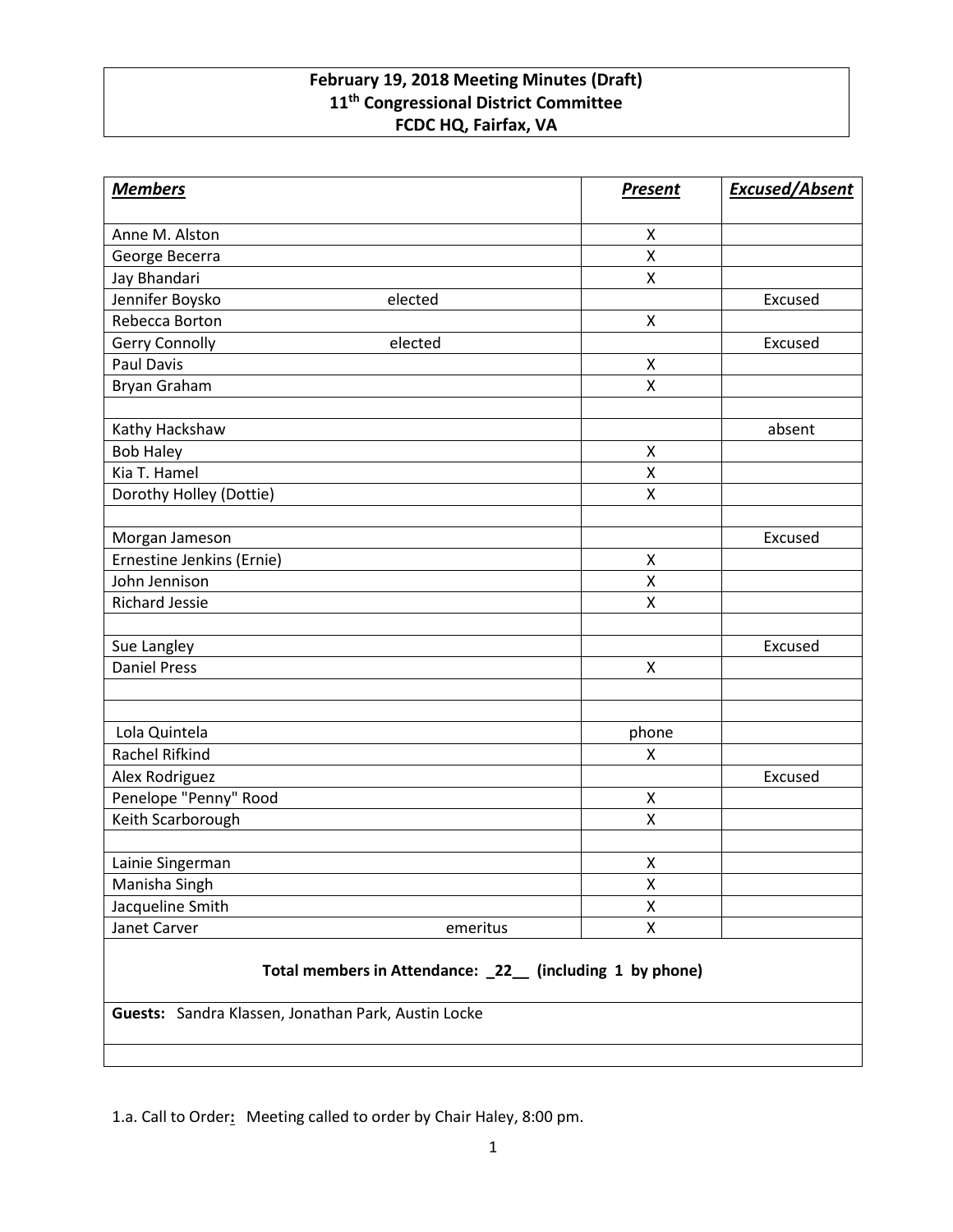## 1.b Roll Call: Jennison

- 2. Guest Introductions Jonathan Park, candidate 11th CD, Austin Locke, campaign mgr. 8:06-8:14
- 3.a. Motion to Approve Agenda Motion by John 2nd by Rachel Discussion: none Vote: Approved by acclimation
- 3.b. Approval of Minutes. January 22, 2018 11th CD meeting @ Fairfax City Motion by Rachel 2nd by Jai Discussion: corrections by Dan, Jacqueline Vote: Approved by unanimous vote
- 4. Treasurer's Report Rifkind as of 12/21/2017 Federal account \$ 6,041.89 Non-federal account \$ 2,053.02 (2.50 service charge to both accounts to be investigated)

 Motion for report to be filed by Rachel. Accepted. No vote required.

- 5. Chair's Report Haley
	- Recounts Bob will investigate why Shelly Simonds conceded w/o recount in 94th HoD after coin flip
	- Central upcoming
- 6. Vice Chairs' Reports

Fairfax - [Sue in Thailand] /Lanie: FCDC Reorg. Standing Committees, website plans, harassment policy review, 'JJ' dinner May 6

 PWCo - Ernie: PWCo Reorg. 2/22/18. Don Shaw chair holding Pot Luck & Policy meeting (3/25 NOW), Blue Victory Dinner 5/20/18. Upcoming - 4 town races: Haymarket, Occoquan, Dumphries, Quantico; - mayor & school board.

Communications - Lainie (& Rebecca): nothing new

7. Jurisdiction Reports:

 FfxCity - Penny: FfxCity Reorg. Kathy chair (3rd term) Upcoming - May 1 elections mayor & school board. Joe Harmon running for city council

## 8. Tech/Comm working group

- Lanie: updating FB postings
- Paul: updating website
- Rebecca:

9. Caucus/Committees

- Paul: Small Business working on outreach
- Jai: working on outreach and no further update, communication problems
- Bob: Asian caucus reorganizing
- Sandra: Resolutions- two memorials and one DACA need works/revisions